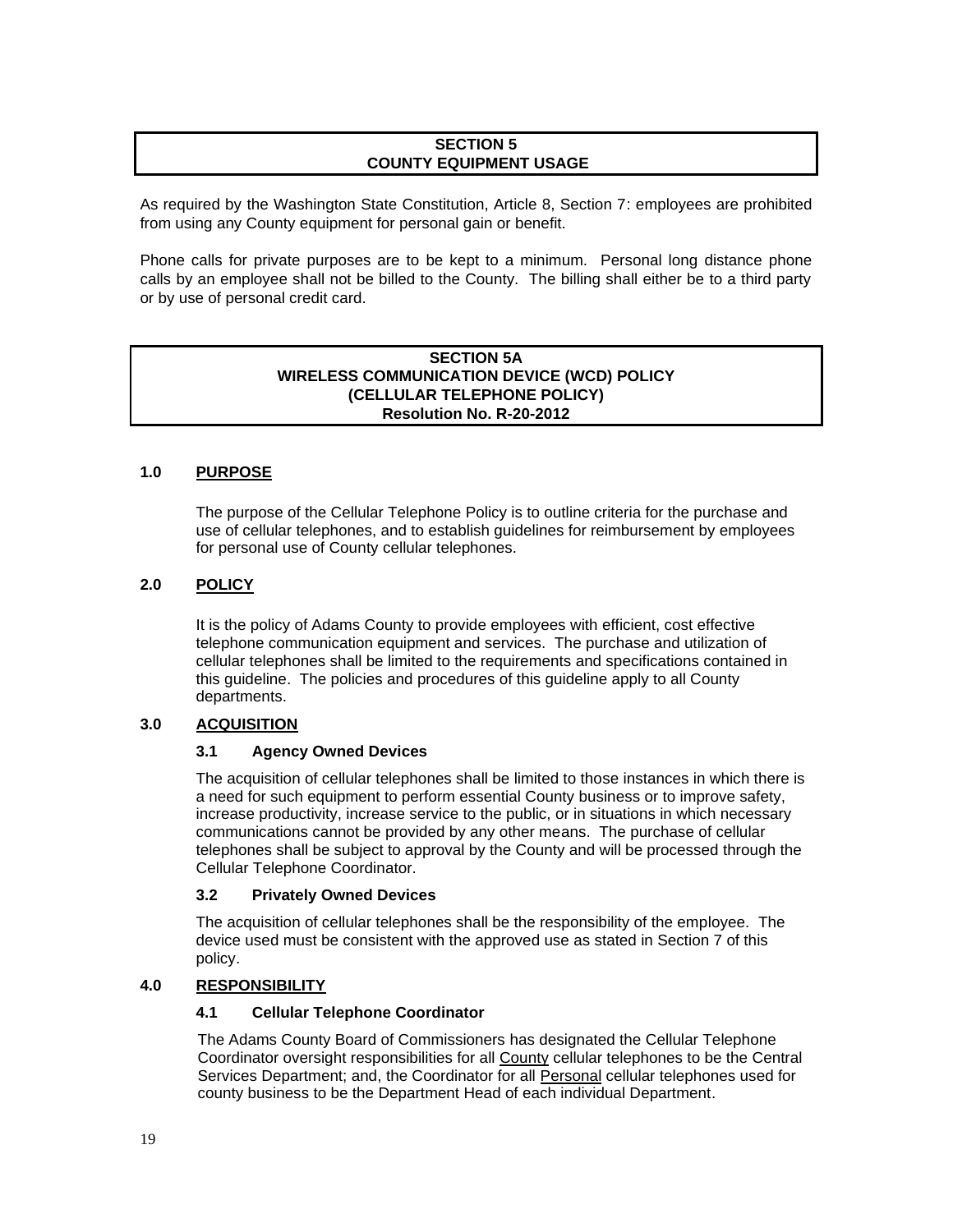# **4.2 Department Heads**

The Department Head or designee shall assign each cellular telephone to one specific individual, aka Assigned User, and shall ensure appropriate controls are in place for checkout, return, security, and maintenance of the equipment.

The Department Head or designee will insure that all Assigned Users have read and signed the Assignment of Cellular Telephone form and will return a copy of each signed form to the appropriate Cellular Telephone Coordinator.

It is the responsibility of the Department Head or designee to provide for a routine examination of cellular telephone billing detail to ensure proper use of such equipment.

## **4.3 Assigned User**

Each Assigned User shall control and monitor the use and when applicable the return of the cellular telephone.

## **5.0 USE OF COUNTY-OWNED CELLULAR TELEPHONES**

Use of cellular telephones shall be authorized only when there is a demonstrated need for the use of the equipment for the purposes listed in Section 3 of this policy. Only the assigned user or any additional county employee who has been informed of county guidelines on the use of cellular telephones and who has signed the assignment of cellular telephone form may use county owned telephones.

Cellular telephones may be used for personal reasons only in an emergency situation when no other immediate means of communications is available to the employee. In such event, the employee shall reimburse the County for the cellular telephone charges incurred as outlined in Section 6. This shall apply to both incoming and outgoing cellular telephone calls.

Cellular telephones should not be used when a less costly alternative is safe, convenient, and readily available.

Cellular transmissions are not secure. Employees should use discretion in relaying confidential information.

Reasonable precautions should be made to prevent theft and vandalism of any cellular telephone. In the event that a cellular telephone is lost, stolen, or vandalized due to an employee's failure to use reasonable precautions, the county may require the employee responsible for such cellular telephone to reimburse the county for the reasonable cost to replace such telephone.

# **6.0 REIMBURSEMENT FOR PERSONAL CELLULAR TELEPHONE CALLS**

Employees shall reimburse the County for personal calls made on County cellular telephones. In the event of an emergency necessitating a personal call on a County cellular telephone, the employee making or receiving the call shall keep a record of the date, time and identifying information for the call.

Personal cellular telephone charges will be reimbursed at the per minute rate the County pays for minutes billable to the telephone in excess of the "free time." This reimbursement shall apply to all personal calls within or outside the "free time" range.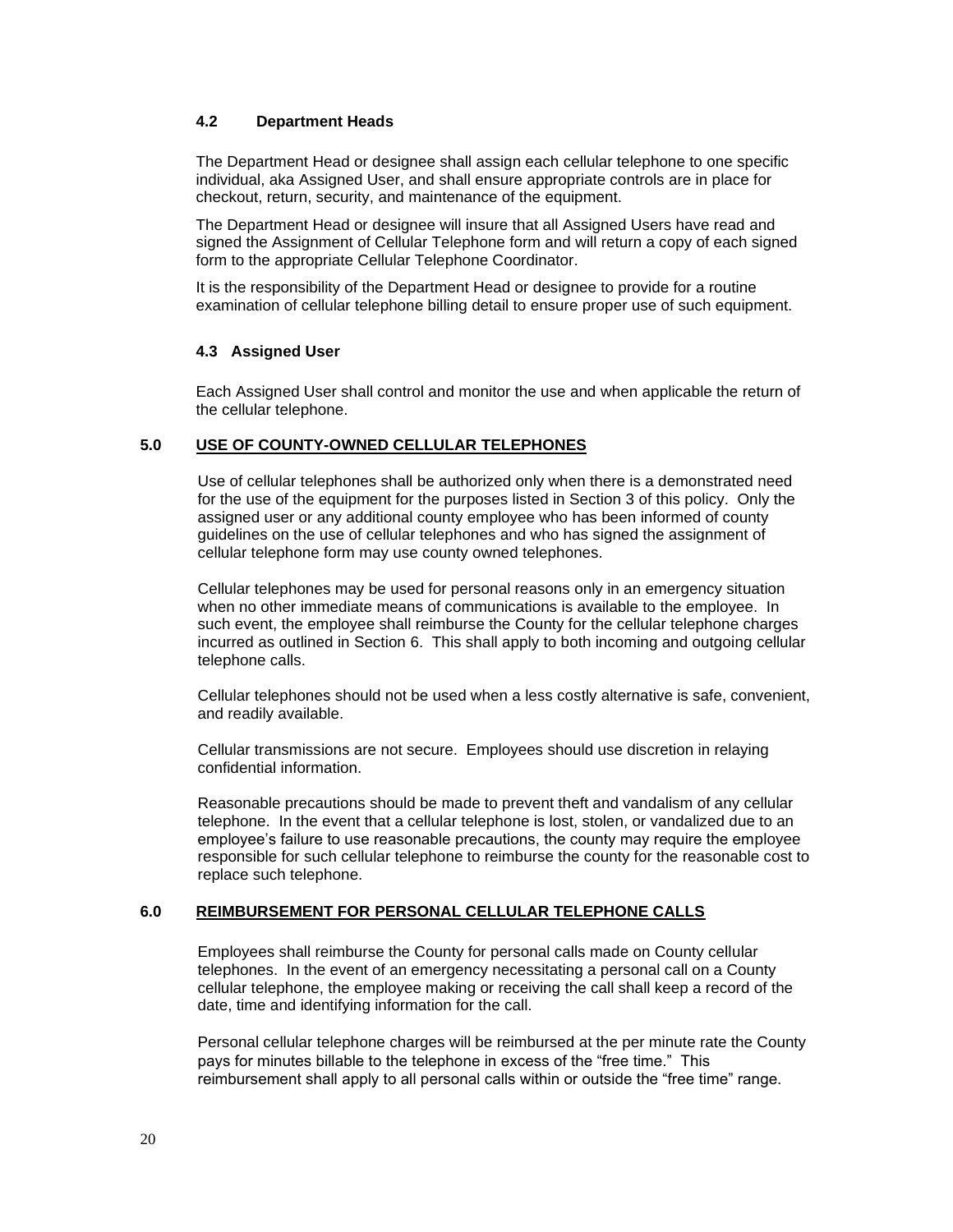Long distance and roaming charges will be reimbursed at the rate identified on the billing detail.

The Cellular Telephone Coordinator or designee will invoice the employee for the personal telephone calls. Failure of the employee to reimburse the County within 20 days of receipt of invoice may result in the deduction of the amount due from the employee's paycheck or final check upon termination of employment, or garnishment of wages if employee has received final check upon termination of employment.

# **7.0 USE OF PERSONAL DEVICE TO CONDUCT COUNTY BUSINESS**

# **7.1 Reimbursement of County Calls with Personal Phone**

Employees using privately owned cellular telephones may be reimbursed by their department for direct air time for calls to conduct authorized County business when evidenced by a billing detail. Reimbursement shall be made through the County's expense claim process with the billing detail attached. County business calls are identified, including name of person/agency called and reason for call.

# **7.2 Stipend Received for Use of Personal Phone**

This section establishes requirements for employee use of wireless communications devices (WCD) to conduct department business and the option for employees to use their own personal WCDs instead of agency-owned WCDs and receive a stipend.

It is the policy of the department to use WCDs when the job duties or the positions necessitate its use as a justified business need. The department may pay an employee a stipend for using a personally-owned WCD, in accordance with the following rules.

- 1. Department Head/Director Approval The Department Head/Director must receive approval from the Board of County Commissioners prior to exercising this portion of the policy.
- 2. WCD Use is based on Business Needs The business need for WCD use by an employee must be documented and approved on the appropriate form. This form must be approved by the employee's departmental head/director.
- 3. Agency-Owned WCD or Stipend for Personal WCD An employee with a documented business need may either use an agency-owned WCD, or request approval to receive a stipend for their personal WCD on a Wireless Communications Device Stipend Request Form.

Stipend Information

The department will pay one of the following stipend amounts to the employee less payroll taxes:

- \$10 per month for a voice only service plan
- \$15 per month for a voice and text message service plan
- \$40 per month for a voice and data service plan.

If a data plan is required, the employee's WCD and service plan must support access to the agency's electronic mail system via the secure Microsoft Exchange remote mail portal.